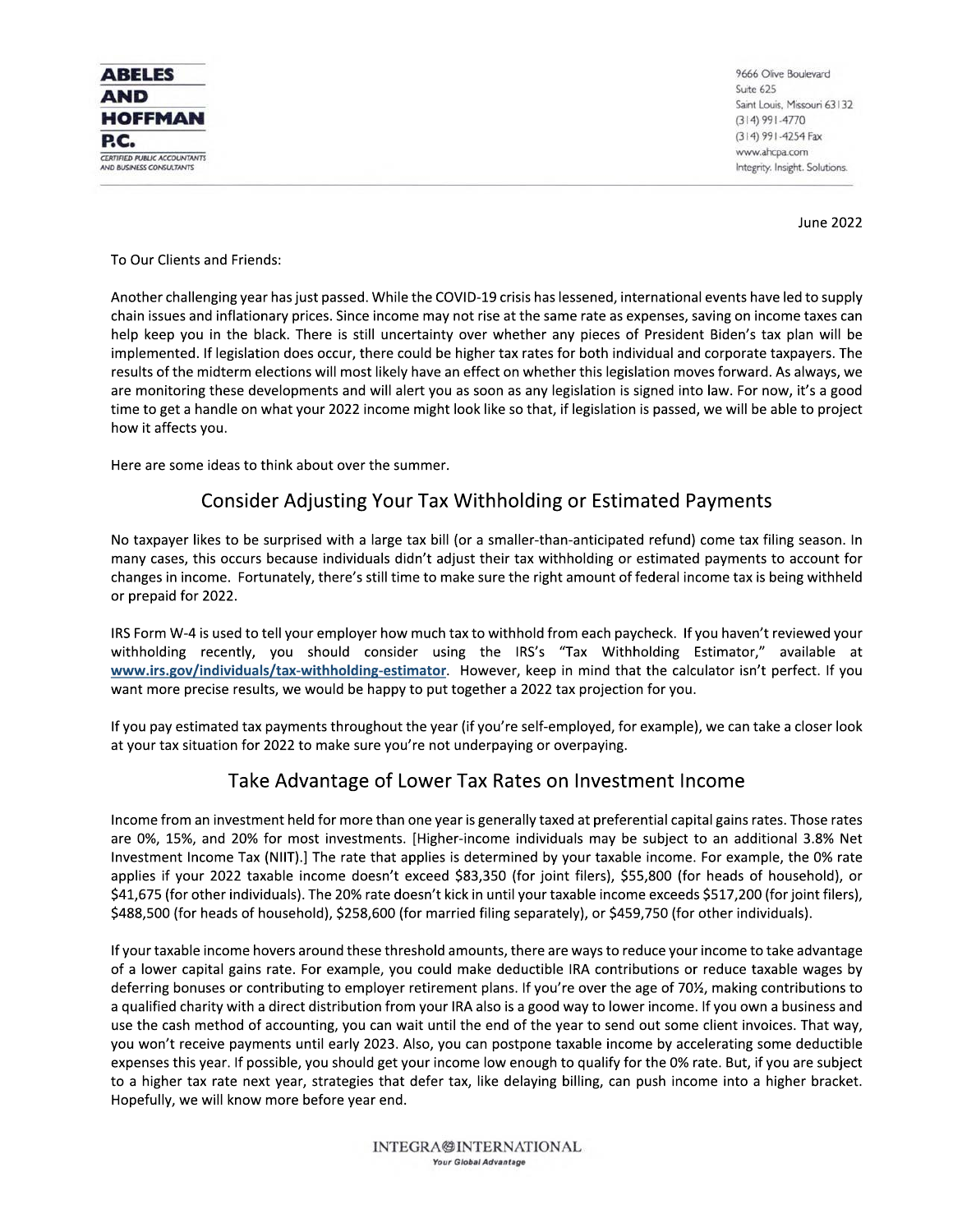If your income is too high to benefit from the 0% rate, consider gifting investments (like appreciated stock or mutual fund shares) to children, grandchildren, or other loved ones. If these individuals will be in the 0% or 15% capital gains tax bracket when they later sell the investments, any gain will be taxed at the lower rates, as long as you and your loved one owned the investments for more than one year. This strategy has two risks, however. First, there are gift tax consequences if you transfer assets worth over \$16,000 during 2022 to a single recipient (\$32,000 if married and each spouse makes an equitable gift). Second, all children under age 18 and most children age 18 or age 19–23 who are fulltime students are subject to the "Kiddie Tax" rules. Kiddie Tax rates are tied to the parent's tax bracket. The Kiddie Tax limits the opportunity for parents to take advantage of the 0% capital gains rate by gifting appreciated property to their children, including college age children.

#### Time Investment Gains and Losses

Under the current rules, the 2022 federal income tax rates on long-term capital gains are 0%, 15%, and 20% for most categories of long-term gain. As mentioned earlier, the maximum 20% rate affects singles with 2022 taxable income (including long-term gains) above \$459,750, married joint-filing couples with income above \$517,200, heads of households with income above \$488,500, and married individuals who file separate returns with income above \$258,600. Higher-income individuals also may be hit with the 3.8% NIIT, which can result in an effective marginal federal rate of up to 23.8% (20% + 3.8%) on long-term gains. Under President Biden's proposed tax plan, the rate on long-term gains would increase to 39.6% for taxpayers making over \$1 million, which, when combined with the NIIT, would result in a marginal rate on long-term gains of up to  $43.4\%$  (39.6% + 3.8%).

Until we know exactly where the capital gains rates will fall in 2023, the best strategy at the moment is to be prepared. If rates increase, as the President's plan indicates, it might make sense to sell winners before year end and hold on to losers until January. At this point, it's just too early to make any decisions. However, we should be mindful of what's coming and have a plan in place to time your transactions to result in the best possible outcome.

As you evaluate investments held in your taxable brokerage accounts, be mindful of your holding period. For most taxpayers, the federal income tax rate on long-term capital gains (gains on assets held for over a year) is still much lower than the rate on short-term gains. This should remain true in many cases even if the long-term capital gains rates increase in 2023. Under the proposed plan, only taxpayers making over \$1 million will be affected. Therefore, it often makes sense to hold appreciated securities for at least a year and a day before selling to qualify for the lower long-term capital gains tax rate.

Biting the bullet and selling some loser securities (currently worth less than you paid for them) before year end also can be a tax-smart idea. Any capital losses taken before year end will offset capital gains from other sales this year, including high-taxed short-term gains from securities owned for one year or less. Under the current rules, the maximum rate on short-term gains is 37%, and the 3.8% NIIT may apply too, which can result in an effective marginal rate on short-term gains of up to 40.8% (37% + 3.8%). Future tax legislation could increase the maximum rate on short-term gains, but it could still be significantly higher than the rate on long-term gains for taxpayers making less than \$1 million. Whatever happens, you won't have to worry about paying a high rate on short-term gains if they can be sheltered with capital losses.

If capital losses for this year exceed capital gains, you will have a net capital loss for 2022. You can use that net capital loss to shelter up to \$3,000 of this year's higher-taxed ordinary income from salaries, bonuses, self-employment, and so forth (\$1,500 if you're married and file separately). Any excess net capital loss will be carried forward to 2023.

Selling enough loser securities to create a net capital loss that exceeds what you can use this year also might make sense. You can carry forward the excess capital loss to 2023 and beyond and use it to shelter both higher-taxed short-term gains and long-term gains recognized in those years. Recent declines in securities markets have prompted some investors to begin "loss harvesting" early.

## **Check Your Deduction Strategy**

It's generally best to itemize your deductions if you have significant qualifying personal expenses. However, don't rule out the standard deduction. For 2022, joint filers can enjoy a standard deduction of \$25,900. The standard deduction for heads of household is \$19,400, and single taxpayers (including married taxpayers filing separately) can claim a standard deduction of \$12,950.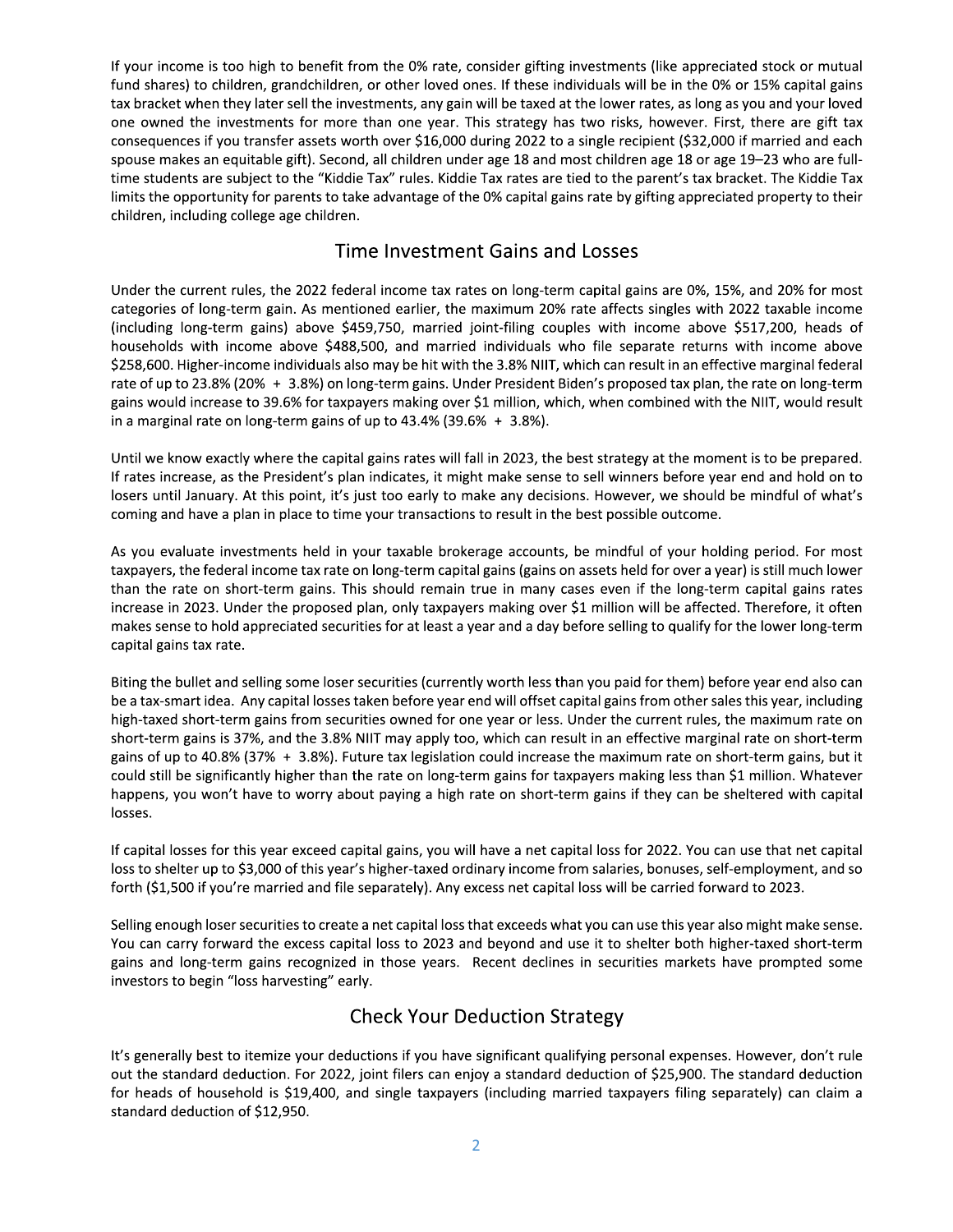Unfortunately, tax reform passed in 2017 suspended or limited many of the itemized deductions. Although there have been talks of possible legislation that might repeal or relax some of these limitations, we don't necessarily expect changes for 2022. The most discussed limitation at the moment is the cap on the deduction for state and local taxes, which is currently \$10,000 (\$5,000 if married filing separately). Nothing has been passed yet, so the \$10,000 limitation continues to apply.

Taxpayers who have itemized deductions just under (or just over) the standard deduction should consider bunching state and local taxes into alternating years by paying two years' worth of taxes in a single calendar year. However, the effect of the \$10,000 cap must be considered.

In addition to bunching state and local taxes, consider bunching charitable contributions. In many instances, this can be accomplished through a donor-advised fund. Also known as charitable gift funds or philanthropic funds, donor-advised funds allow donors to make a charitable contribution to a specific public charity or community foundation that uses the assets to establish a separate fund. Taxpayers can claim the charitable tax deduction in the year they fund the donoradvised fund and schedule grants over the next two years or other multiyear periods. If you have questions or want more information on donor-advised funds, please give us a call.

For older taxpayers (over age 70%) who won't itemize in 2022 but still want to make contributions, a Qualified Charitable Distribution (QCD) from an IRA is a great way to give to charity. Making a direct contribution from the IRA to the charitable organization has the added value of not increasing the taxpayer's Adjusted Gross Income (AGI), which can decrease the amount of Social Security benefits that is taxable, as well as affecting other favorable tax provisions that phase out based on AGI. Please note that a QCD will count towards the taxpayer's required minimum distribution.

# **Virtual Currency**

Virtual currency (also known as *cryptocurrency*), such as Bitcoin, has been increasing in popularity. Virtual currency may be used to pay for goods or services or held for investment. Virtual currency is a digital representation of value that functions as a medium of exchange, a unit of account, and/or a store of value. In some environments, it operates like "real" currency. For federal tax purposes, virtual currency is treated as property. As such, it can be classified as business property, investment property, or personal property. General tax principles applicable to property transactions apply to transactions using virtual currency.

Basis in virtual currency is the Fair Market Value (FMV) of the currency on the date it is received. If you receive virtual currency as payment for services, it is considered taxable income and will be subject to both income and Social Security taxes. Also, using virtual currency to obtain cash or purchase goods is a recognizable transaction. If the FMV of property you receive for the virtual currency exceeds your adjusted basis in the currency, you will have a taxable gain. A loss will occur if the FMV is less than your basis. The character of the gain or loss depends on whether the virtual currency is considered your capital asset.

One strategy to reduce your 2022 tax liability on virtual currency transactions is to use the Highest-in, First-out (HIFO) accounting method. To use this method, you will need to specifically identify which units you are transferring in the transaction. You also will need to keep detailed records of all virtual currency purchases to substantiate your basis on sale. If you do not keep detailed records, the IRS will default to the First-in, First-out (FIFO) method, which may result in a larger gain in 2022. Fortunately, since virtual currency is considered property and not stock, the wash sale rules do not apply, making it possible to harvest losses on some of your units and then repurchase the same units immediately. (Note there have been legislative proposals to apply the wash sale rules to cryptocurrency, but none have passed to date).

## **Planning for Businesses**

If you own a business, consider the following strategies to minimize your tax bill for 2022.

Section 179 Expense and Bonus Depreciation. If your business plans to purchase new or used machinery or equipment prior to year end, you may be able to expense the entire cost in 2022. Under Section 179, taxpayers can elect to expense up to \$1,080,000 of qualified purchases, subject to taxable income limitations. Alternatively, your business can take advantage of 100% first-year bonus depreciation. Unlike the Section 179 deduction, claiming 100% bonus depreciation is not limited to taxable income, although another limitation could apply. Many factors can influence this decision, including current and future tax rates. With the possibility of higher rates in 2023, the best choice may be to wait and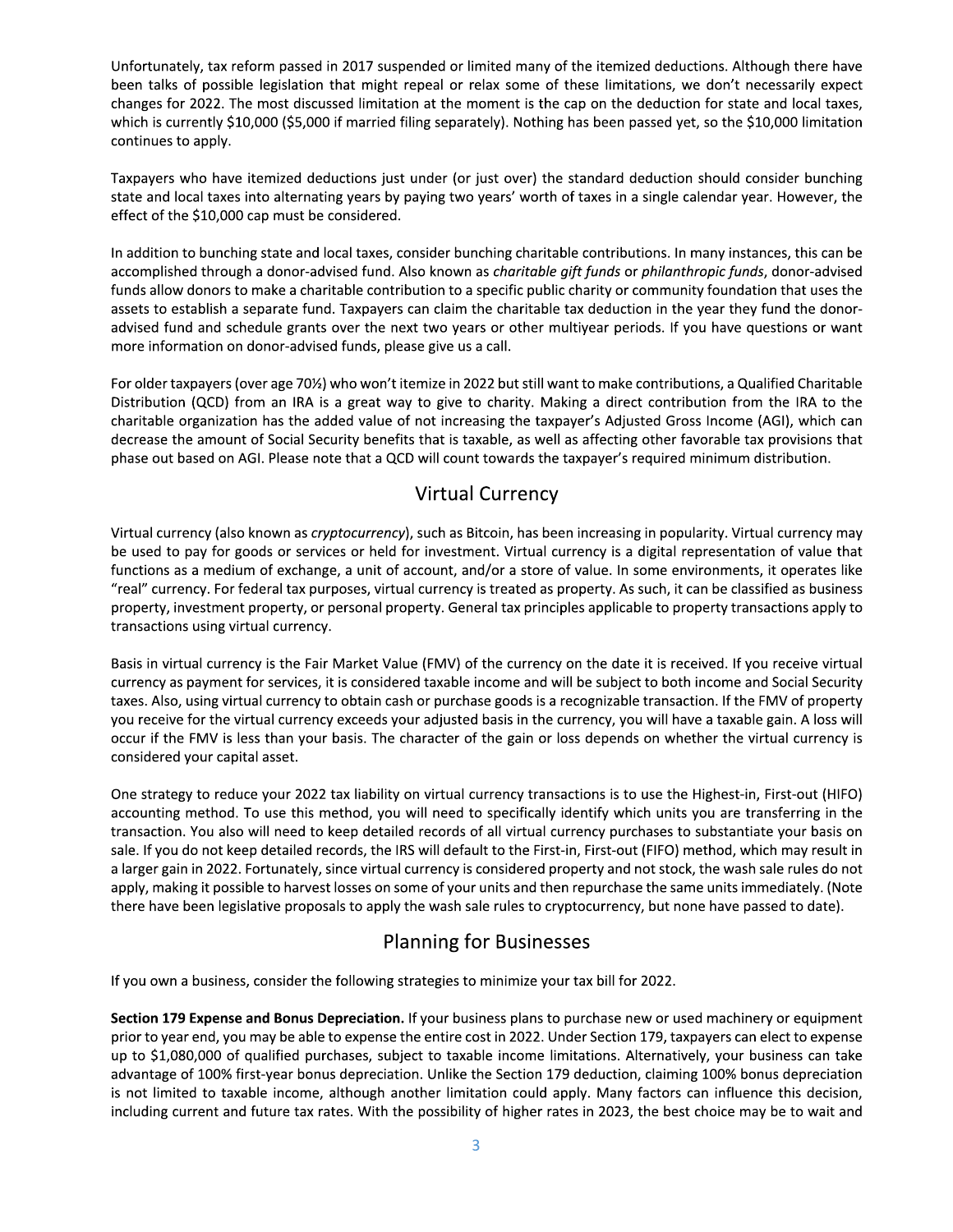see if you are going to be subject to a higher tax rate before you acquire assets, if it is feasible to hold off. Also, under current law, 100% bonus depreciation is scheduled to be reduced to 80% for property placed in service in 2023. If you're thinking of acquiring business property between now and the end of the year, we can help you navigate that decision. Please keep in mind we never want tax savings to be the only factor in the decision of when to acquire assets.

Cost Segregation of Real Estate. Business and individual taxpayers that acquire nonresidential real property or residential rental property have and opportunity to reduce the depreciable lives on assets which are building components. Certain assets may qualify for shorter lives and recovery periods under current depreciation. The reduction of the asset lives provides accelerated deductions to offset income.

Many taxpayers mistakenly include the cost of such components in the depreciable basis of the building and the cost is recovered over a longer depreciation period. A nonresidential real property is depreciated over a 39-year life and a residential rental property is depreciated over 27.5-years. Certain building components may qualify for a reduced recovery period over 5-years, 7-years, or 15-years.

Some examples of building components include: parking lots, sidewalks, curbs, roads, fences, storm sewers, landscaping, signage, lighting, security and fire protection systems, removable partitions, removable carpeting and wall tiling, furniture, counters, appliances and machinery (including machinery foundations) unrelated to the operation and maintenance of the building, and the portion of electrical wiring and plumbing properly allocable to machinery and equipment that is unrelated to the operation and maintenance of the building.

A taxpayer may engage a specialist to conduct a cost segregation study to identify the separately depreciable components and their depreciable basis. Ideally, a cost segregation study should be conducted prior to the time that a building is placed into service (i.e., when it is under construction or at the time of purchase). However, a cost segregation study can be completed after a building is placed in service. Even if a detailed cost segregation study is impractical, taxpayers should carefully consider whether there are any obvious land improvements and personal property components of a building that can be separately depreciated over a shorter recovery life.

Retirement Plan Contributions. Setting up a qualified retirement plan for your business allows you to make deductible contributions for 2022 while allowing the earnings in the plan to build up without taxation until the funds are withdrawn. Selecting the best qualified retirement plan will depend on the facts and circumstances of your business, including your level of income and whether you have employees. Types of available plans include defined benefit, defined contribution, one-person 401(k), Simplified Employee Pension (SEP), and SIMPLE IRAs. Each type of plan has advantages and disadvantages that we will gladly discuss with you to determine which plan is the right fit for your business.

There are limits on the amount that may be contributed to a plan, depending on the type of plan. Defined contribution plans and SEPs have a maximum contribution amount of \$61,000 for 2022, while one-person 401(k) plans are limited to \$20,500 for elective deferrals made by the employee and \$61,000 for combined employee/employer contributions, and SIMPLE IRAs are generally limited to \$14,000. If you are age 50 or older, you also can make additional catch-up contributions of \$6,500 for a one-person 401(k) plan or \$3,000 for a SIMPLE IRA. Defined benefit plans can't provide an annual benefit that exceeds the lesser of \$245,000 or 100% of compensation for the three highest years.

One benefit of making contributions to a qualified retirement plan is that the contribution may not need to be paid by the end of 2022. The employer portion of the contributions can sometimes be paid as late as 10/16/23.

In addition to making current year deductions, you may be eligible for two tax credits. A small employer who starts a new retirement plan is eligible for a nonrefundable income tax credit of up to the greater of (1) \$500 per year or (2) the lesser of \$250 per eligible employee or \$5,000 for the administrative and retirement-education expenses of adopting a new qualified defined benefit or defined contribution plan, a SIMPLE IRA plan, an annuity plan under 403(a), or a SEP. A second tax credit exists for small employers who include an auto-enrollment feature in a qualified plan. Eligible employers that include an Eligible Automatic Contribution Arrangement (EACA) in a qualified plan can claim an annual credit of \$500 for up to three tax years. The credit also is available to employers who convert an existing plan to an automatic enrollment design.

Employing Family Members. Employing family members can be a useful strategy to reduce overall tax liability. If the family member is a bona fide employee, the taxpayer can deduct the wages and benefits, including medical benefits, paid to the employee on Schedule C or F as a business expense, thus reducing the proprietor's self-employment tax